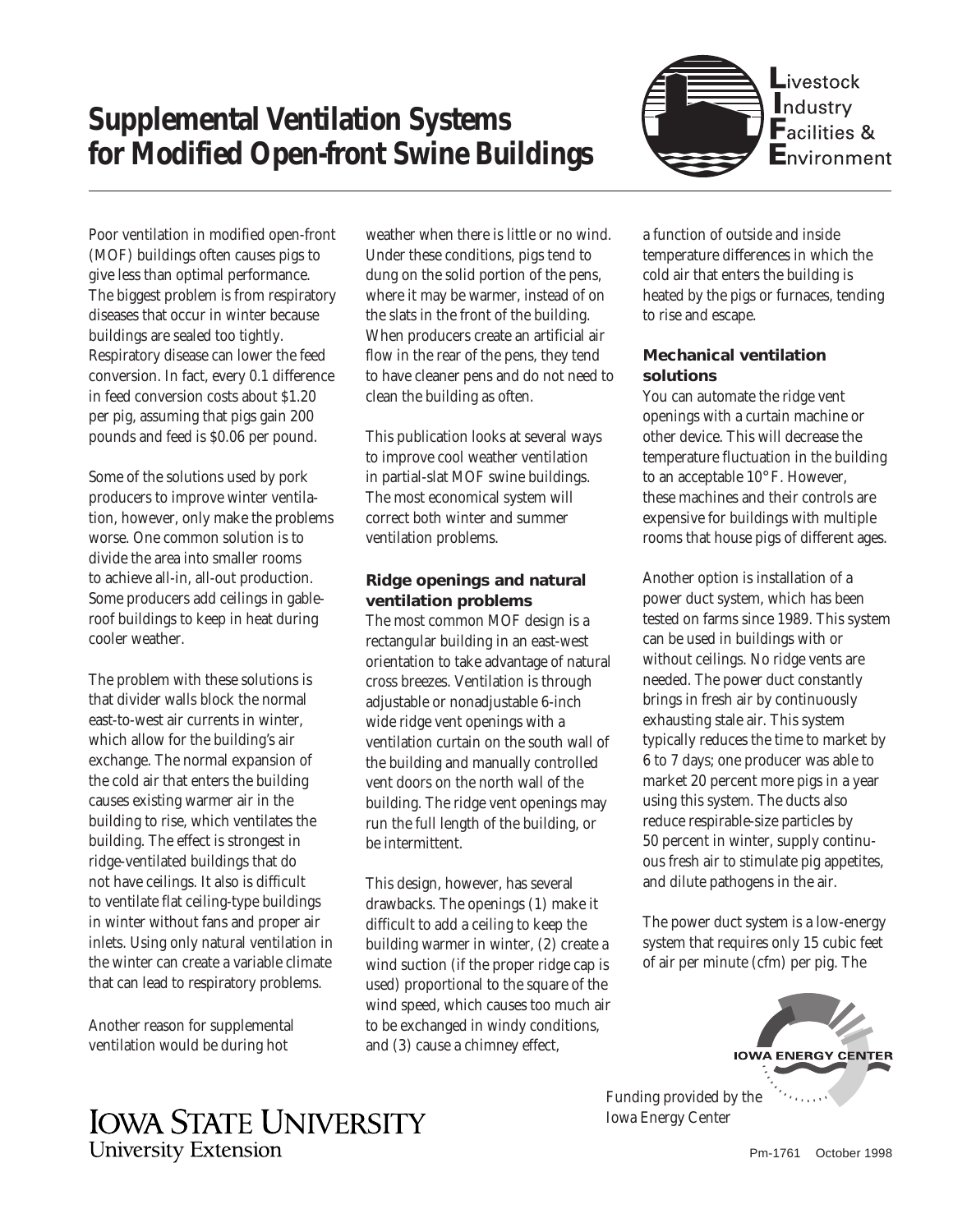recommended winter rate is 3 cfm for a 40-pound pig, and 10 cfm for a 250-pound pig. The power duct system uses a 1,500 cfm variable-speed exhaust fan for every 100 pigs (four 8' 3 25' pens).

To distribute the air, a 12-inch PVC pipe with 3-inch diameter holes is mounted east to west along the length of the building (about 32 feet). The exhaust fan is connected to the center of each pipe section. In a monosloperoof building, the pipe is located in the rear about 5 feet from the back of the pen (see Figures 1a and 1b). In a gableroof building with a 3-foot alley running along the north wall, the pipe is located 8 feet from the wall (see Figures 2a and 2b). A 16" 3 16" plywood crossduct connects the pipe to the north wall where the fan is located (see photo A).

The 3-inch diameter holes in the pipe are placed in the 6 o'clock position on 10.5-inch centers. At maximum fan speed, this pipe size and hole spacing result in a 900 ft./minute air speed in or out of the pipe. When the top of the curtain or vent doors are cracked about 0.75-inch, cool air from the south curtain travels along the floor to the pipe. A chill factor of 10° F is created when incoming air moves faster than one foot per second across the pigs, which can cause piling of pigs. Producers comment that in cool weather the rear vent doors do not need to be opened as early in the season.

Another variation of this system uses a 15-inch PVC pipe (the largest available) and a 2,400 cfm variablespeed exhaust fan. This system can handle 150 pigs, or about six pens of 25 pigs in a building 48 feet long. The 4-inch holes in the 15-inch pipe must be spaced 18 inches on center, and the plywood crossduct must be 19" 3 19".



**Figure 1a. Power duct plan view for a monoslope-roof building**





To give faster payback to the power duct, consider changing it to help cool the building in summer. This can be done by buying a reversible fan or constructing the fan to be manually reversed to blow air into the building instead of exhausting air out of the building during cool weather. You can reverse the fan to blow air where you want pigs to lie down in the summer,

which reduces dunging problems on the solid floor section. Reversible fan motors do not move air at the same air flow rate in both directions. However, when you manually turn around a fan, you get 100 percent efficiency in both directions because of the pitch of the blades. You also eliminate the need for a reversing switch.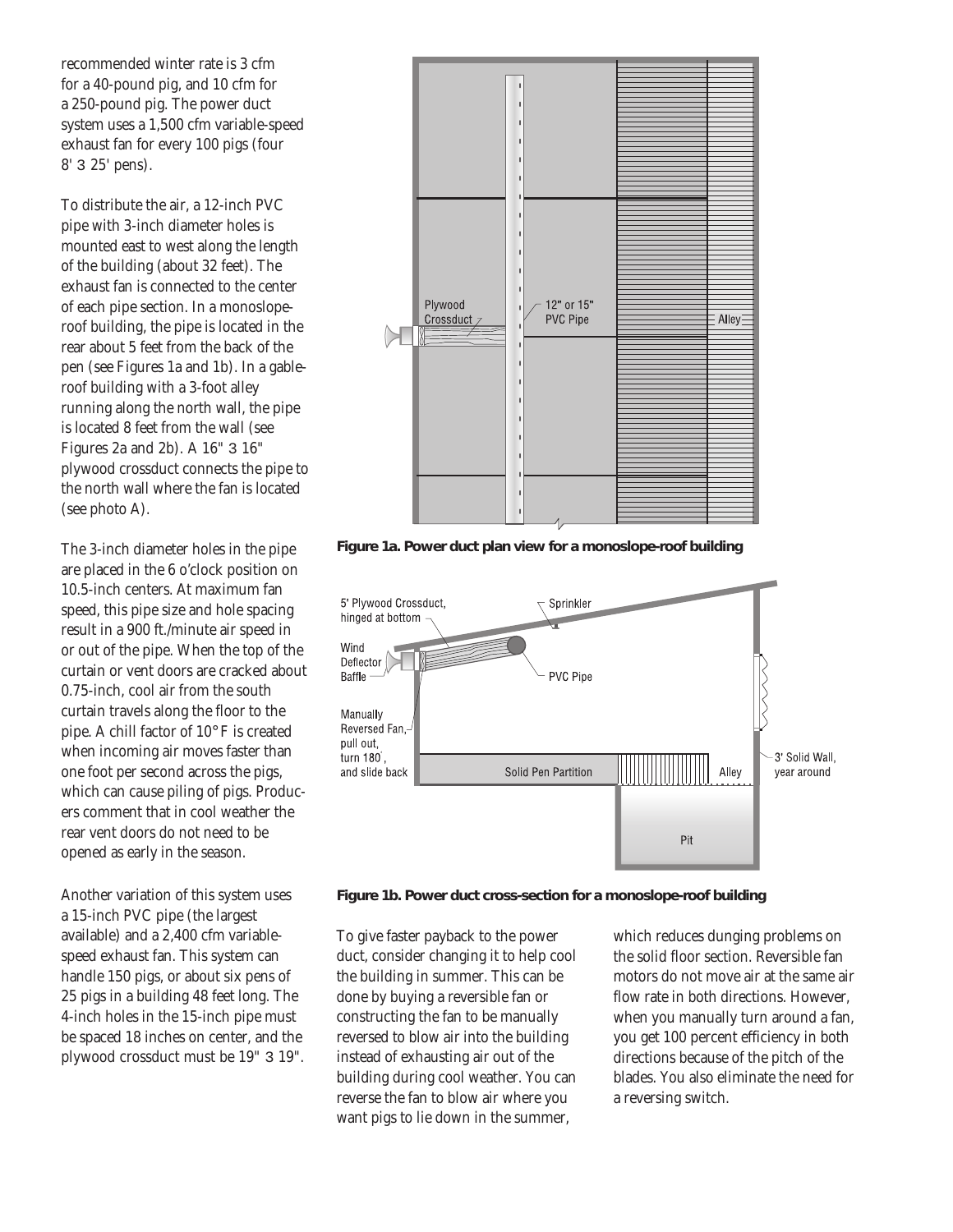

**Figure 2a. Power duct plan view for a gable-roof building**



**Figure 2b. Power duct cross-section for a monoslope-roof building**

When the inside temperature reaches 75° F, the system should be reversed to blow air into the building (see photo B). You can start the fan system at higher temperatures if pigs weigh only 40 pounds. The north-side fan location pushes in cooler air during the day and helps cool the building at night. The fan and duct help provide a comfortable zone in which the pigs can lie down.

In this system, the variable speed fan is pushed to the limit to achieve 15 cfm per pig. A 40-pound pig, however, requires only 3 cfm for winter ventilation, which is only 20 percent of full fan speed. A wind diverter or trumpettype hood (see photo C) is highly recommended to reduce wind action on the fans, especially when the fans run at slower speeds. The wind diverter is needed only during cool weather

because northern winds help fans push air into the building during the summer.

### **Other considerations**

A 3-foot solid south wall keeps pigs cleaner in hot weather by making the area over the slats less comfortable than the area in the rear of the pen, which has a solid floor. Locating a sprinkler 2 feet south of the PVC pipe helps keep pens cleaner as well.

You must clean the rigid PVC pipe at least once a year because it acts like a vacuum cleaner when the fan is exhausting air. To clean, insert a garden hose with a spray nozzle or a scraper-type unit into the 3-inch holes. The bottom of the plywood crossduct should be hinged for easier cleaning.

If you use a manually reversing fan, locate it in the plywood crossduct next to the north wall for easier access. The fan can be placed on a sliding piece of plywood. Do not use a shutter or tightly screened fan guard. To cut installation costs, use one thermostat to run every two fans. It is not desirable, however, to have more than 100 feet of building on one thermostat because temperatures are higher on the west end of a building when wind is from the northwest.

Make sure that the winter air inlet openings above the south curtain are not too wide. This could cause two ventilation systems (natural and mechanical) to work together, and the building could become too cool in cold, windy weather. You may want to shut the south wall's suggested 0.75-inch continuous opening on the west 8 feet of the building for the same reason. In winter, backup heaters are recommended for each room, especially those with 40- to 50-pound pigs and all-in, all-out production systems. The power ducts work best in properly insulated buildings without many cracks in the north wall vent doors.